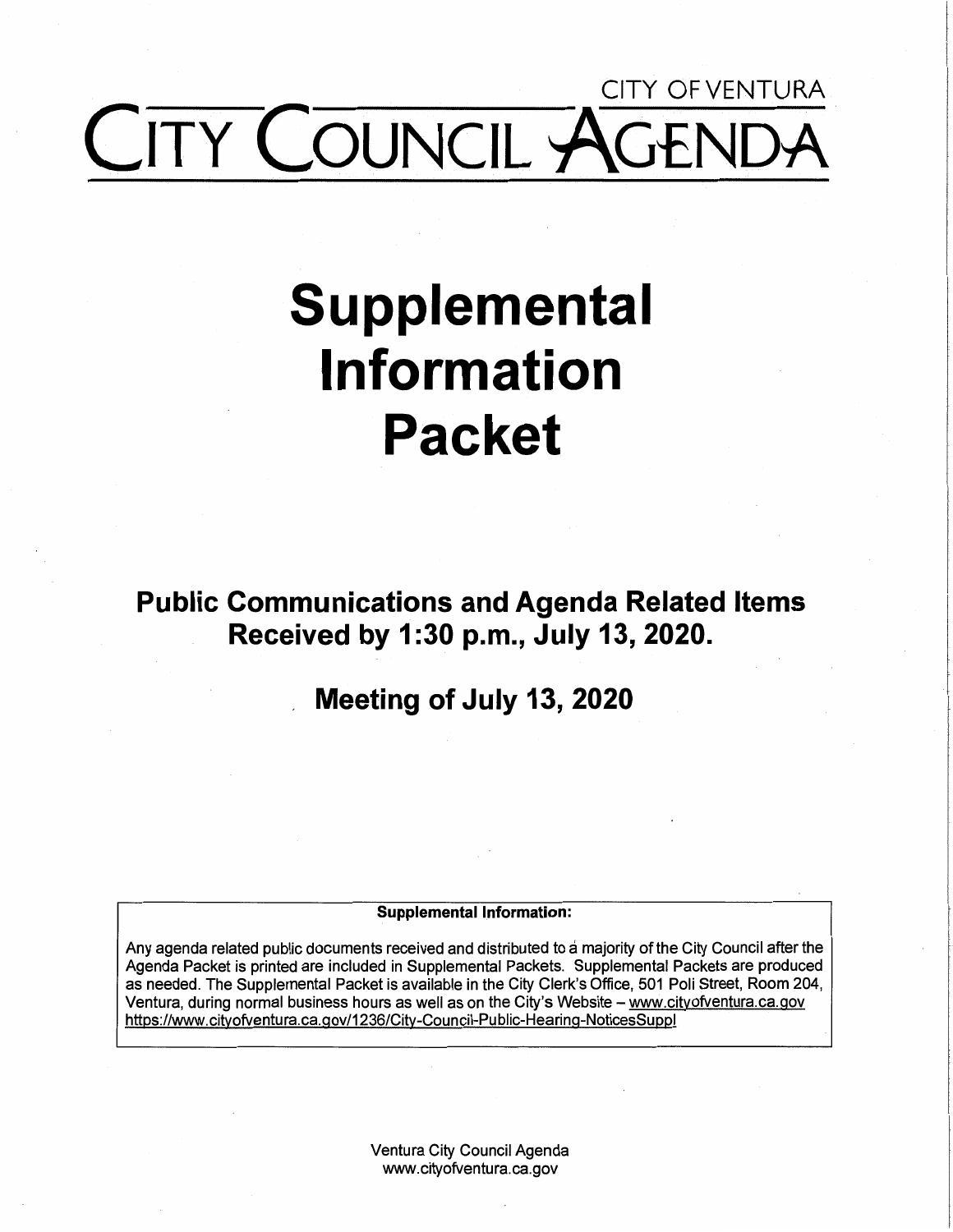### **AGENDA** ITEM BG Approve Second Extension - Redflex Traffic Systems Agreement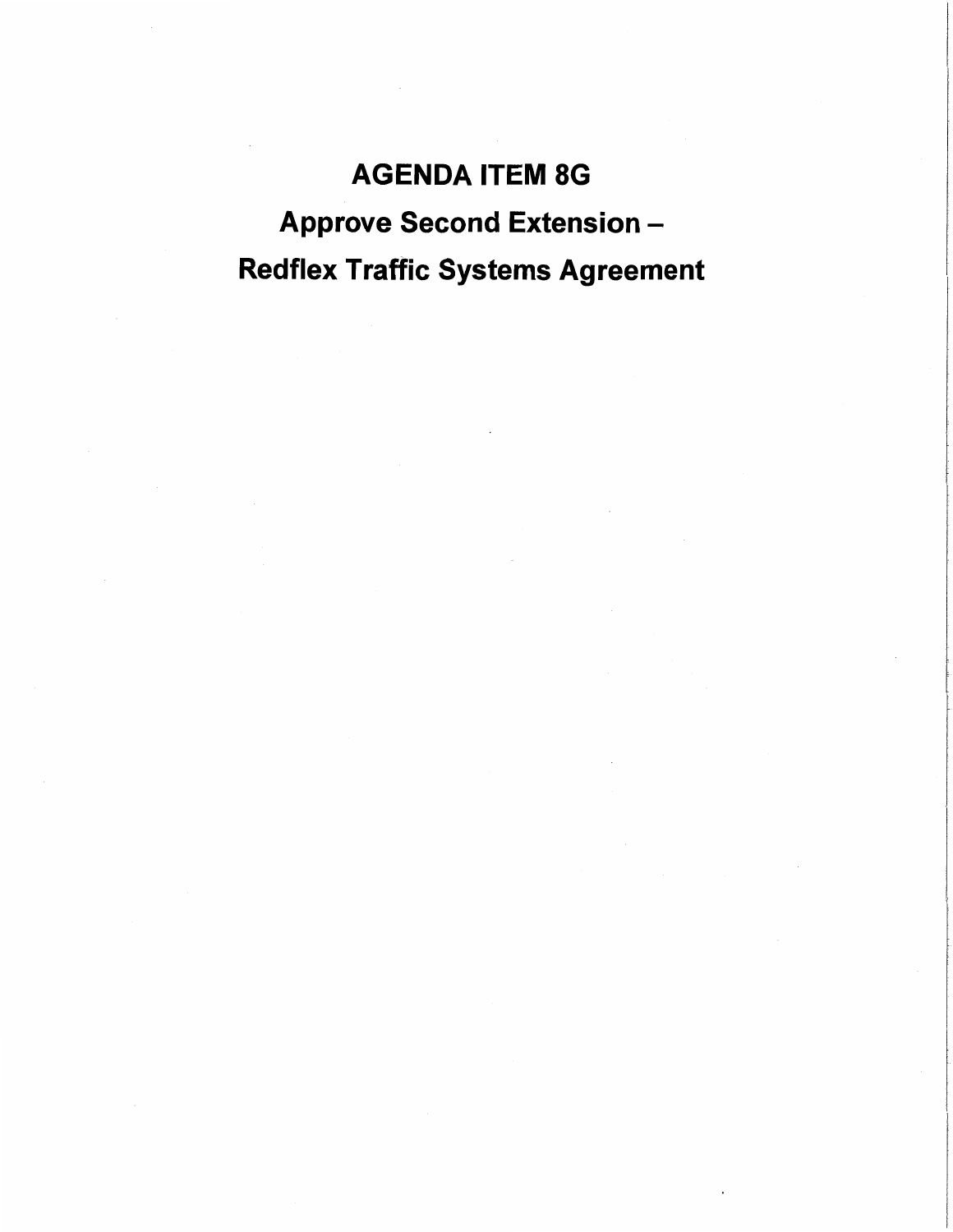**Sent: To:** 

**From:** Anita Mair Monday, May 18, 2020 4:20 PM City Clerk **Subject:** FW: -EXT- Red light camera contract extension

**Follow Up Flag:** Flag for follow up **Flag Status:** Flagged

Good afternoon, Please see below correspondence regarding Agenda Item 8H.

Thank you, **,Jlnita !Mair**  Executive Assistant City Manager/City Council Office City of Ventura 501 Poli Street I Ventura, CA 93001 805-658-7819 www.cityofventura.ca.gov **Stay Safe Ventura** - **We are Committed to Serving You** 

**From:** Steven Smith **Sent: Monday, May 18, 2020 4:13 PM To:** Council <council@cityofventura.ca.gov> **Subject:** -EXT- Red light camera contract extension

5-18-2020

#### Re: Red light camera contract extendion on the May 18, 2020 Agenda

Dear Honorable Council Members:

Please do not approve the Redflex contract. It is time to end the Red Light Camera automated enforcement program. Only a small fraction of these tickets is issued for the reason the program exists. Most are given to drivers who are in the wrong place at the wrong time -- the time and place traffic engineers know as the **"dilemma zone."** The vast majority are not for dangerous, disrespectful, intentional red light infractions, with flagrant disregard for human life, but for very short "infractions" caused by the use of truncated yellow lights trapping drivers into unsafe maneuvers -- something that you have complete control over.

Traffic engineers use the term "dilemma zone" to describe the area created on the roadway that produces an unsafe stop or go dilemma for drivers. It is created by the use of a yellow signal light that should be properly timed to warn of an imminent change of 'fight-of-way. Truncated yellows are a grave threat to pedestrians and bicyclists as well as drivers and their passengers. Your constituents deserve better. Young and old alike deserve maximum safety when out in the community. That's your responsibility.

You can both stop this confiscatory pattern **and improve safety.** It's time to roll back the clock to when all yellows in California were 5 seconds, before the perverse incentive of automated enforcement came to town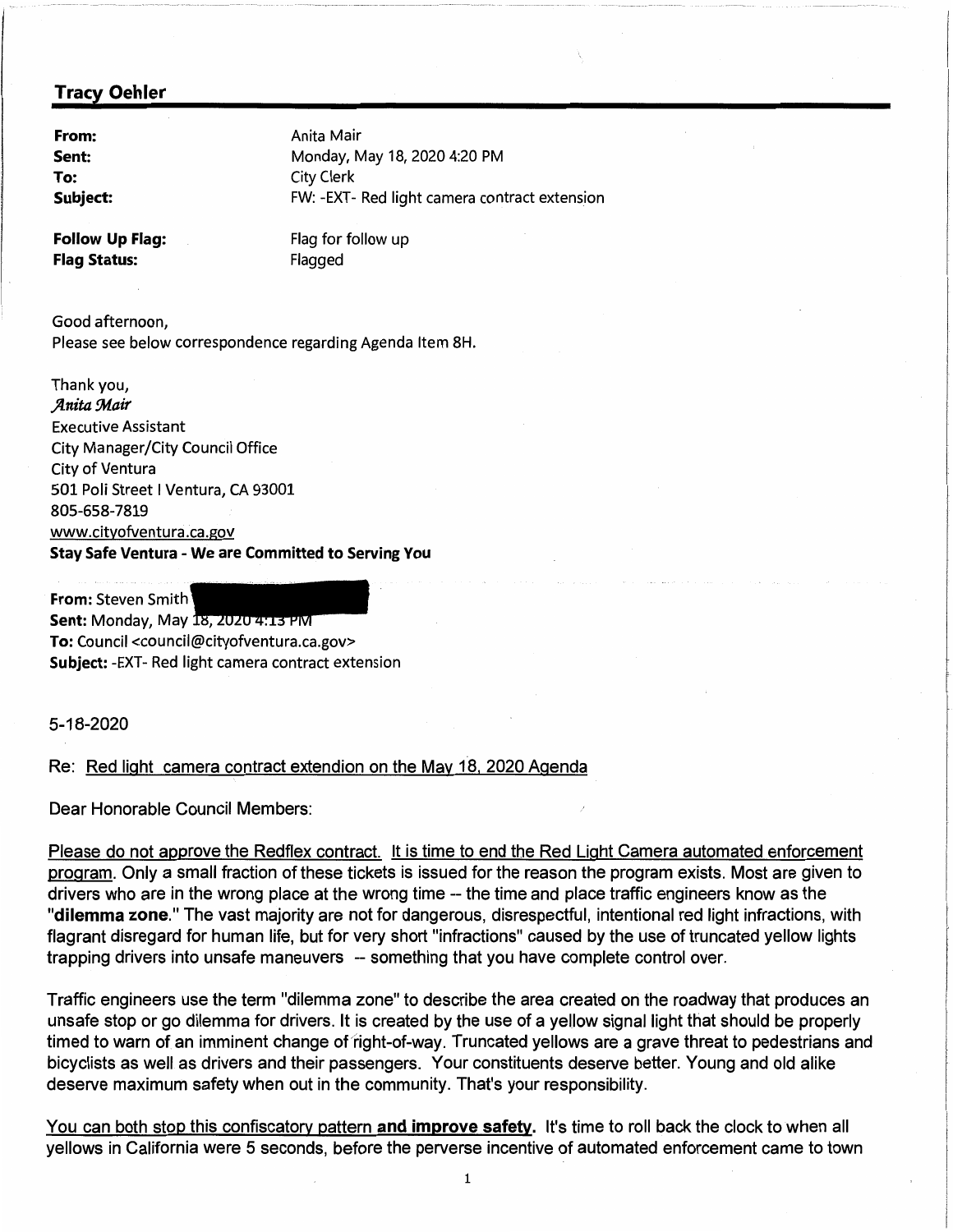demanding minimum yellows to fulfill the program's promise. Longer yellows and greens will significantly improve safety for all and put an end to the red light ticket roulette you have allowed to exist in your communities. And the use of all-red periods between red and opposing green lights can add further safety.

And then there is target fixation. Forcing drivers to focus intently on the signal, by requiring a quick reaction (1 sec vs 2.5sec in all other situations) to a change from green to yellow creates another well understood phenomenon of "target fixation." This phenomenon identified during wartime it is best understood today by motorcyclists who fixate on something they are trying to avoid, thereby greatly increasing their likelihood of crashing into it.

None of this is in dispute. It is well documented and well understood.

The current program uses photo finish cameras, likely developed for sport competition, to hand out what amounts to a \$600 ticket for an unintentional small fraction of a second into a red light, is for safety. This program has gone on too long. Most cities and counties in the US have shut their programs down. It is time for you to do the same. program has gone on too long. Most cities<br>for you to do the same.<br>Sincerely,<br>Steven P. Smith and Katharine E. Wagner<br>Sacramento, CA 95860

#### Sincerely,

Steven P. Smith and Katharine E. Wagner

Sacramento, CA 95860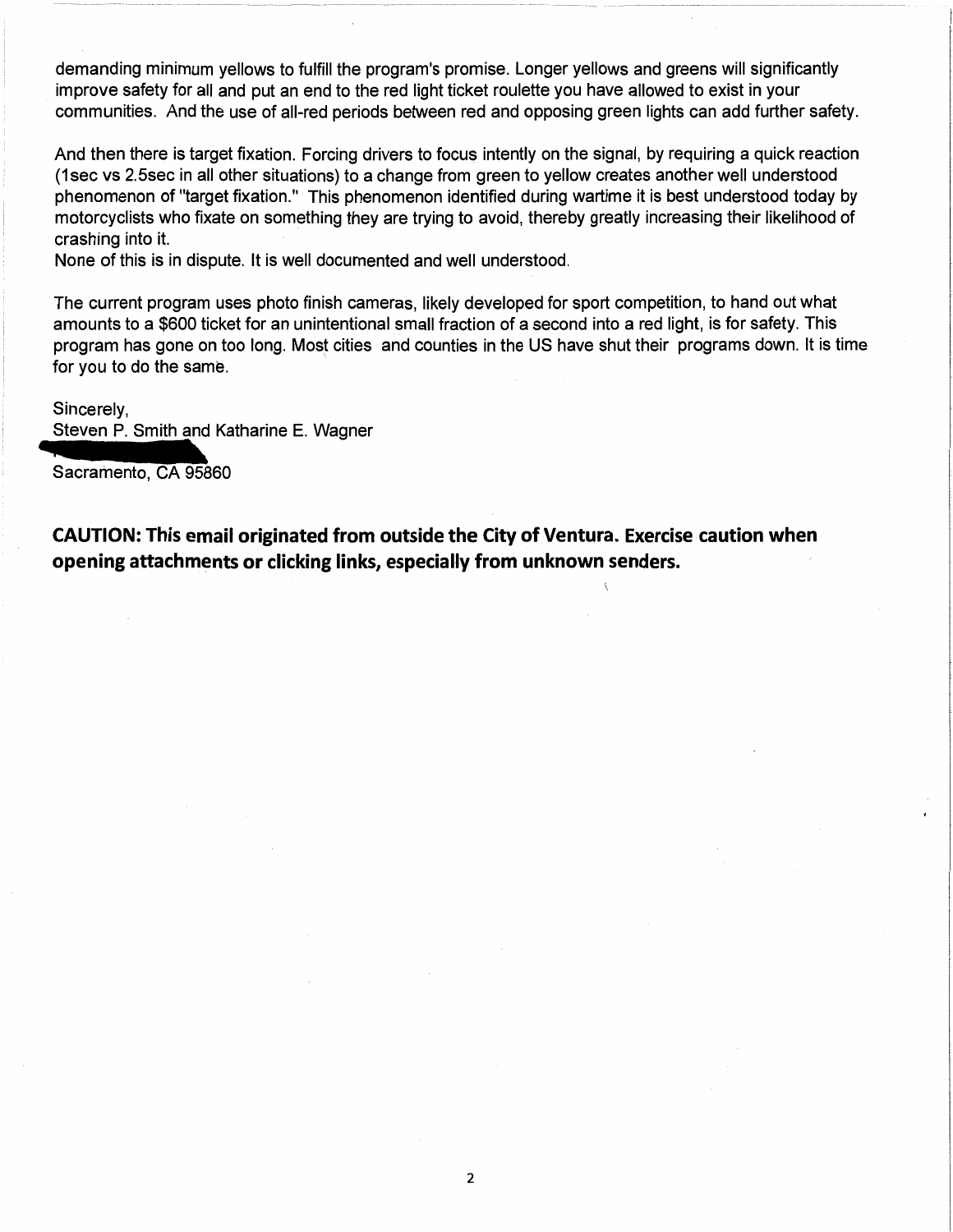**From: Sent: To:** 

**Attachments:** 

Jim Friday, July 10, 2020 4:42 PM Matt Lavere; Sofia Rubalcava; Lorrie Brown; Jim Friedman; Cheryl Heitmann; Erik Nasarenko; Christy Weir; Council **Subject:** -EXT- Two Year red light camera extension on July 13 Ventura agenda TrcDocsSanLeanEncrPerm2016engrRepWilldanRecd2017jul26.pdf; TrcaVenturaLTimesRROS2012JulExampOneCamOnly.pdf

**7-10-20** 

Re: July 13 council meeting, item 8G, red light cameras

Honorable Councilmembers:

The new staff report does not address any of the six items I discussed in my email of May 16 (copy below). May I suggest

that this item be put off for another period of time so that those items - and the new one below - can be addressed?

The new staff report claims that red light cameras reduce "prejudicial" enforcement. I disagree. I think cameras make favoritism the default condition, and make racism nearly impossible to detect.

Favored by default: Bureaucrats and government "insiders." An April 2008 Orange County Register article ("Special License Plates Shield Officials from Traffic Tickets") pointed out that in' California there were nearly one million private vehicles having "confidential" license plate numbers protected from easy or efficient look up, making those vehicles' owners effectively invisible to agencies attempting to process parking, toll, and red light camera violations. Then, in 2009 the Register published an update reporting that the Legislature was extending the "confidential" privilege to even more people. In every session of our Legislature since then there's been one or more bills extending the "confidential" privilege to even more categories of employees. For comparison, the State of Arizona has 22,539 cars on its protected list, Illinois has 5867, Maryland has 8303, Pennsylvania has 8200, and Texas has 18,323. In Feb. 2010 a bill was launched in Sacramento to address the problem (by requiring confidential plate holders to provide a service address for their automated tickets - usually their place of employment), but the bill failed to pass. In 2011 it was re-launched, but it too failed to pass. The official analysis of the 2011 bill revealed that by then the number of confidential registrations had risen to 1.5 million. In 2012 there was another try. And in 2013 there was another failed try. *"When a few leaders are so able to insulate themselves from everybody else ... that has a corrosive effect."* Capt. Chesley "Sully" Sullenberger, on Tavis Smiley Show, 6-15-12.

Favored by default: Drunks. If a "live" cop sees a motorist run a red and the motorist has been drinking, the motorist will go to jail for DUI, while a red light camera will let him off with a fine, and nothing will be done about his habit of drinking and driving until he causes an accident or kills someone.

Favored by default: The uninsured and unregistered. When a "live" cop pulls someone over, he will check for insurance and registration, and confiscate the car if there is none. But with a camera ticket there is no demand to prove that you are insured and registered. Why is that?

Geographic profiling: Here in California, no city issues a ticket to 100% of the people photographed - the average is around 50%. There is a selection process, done by humans. I am not suggesting that Ventura

1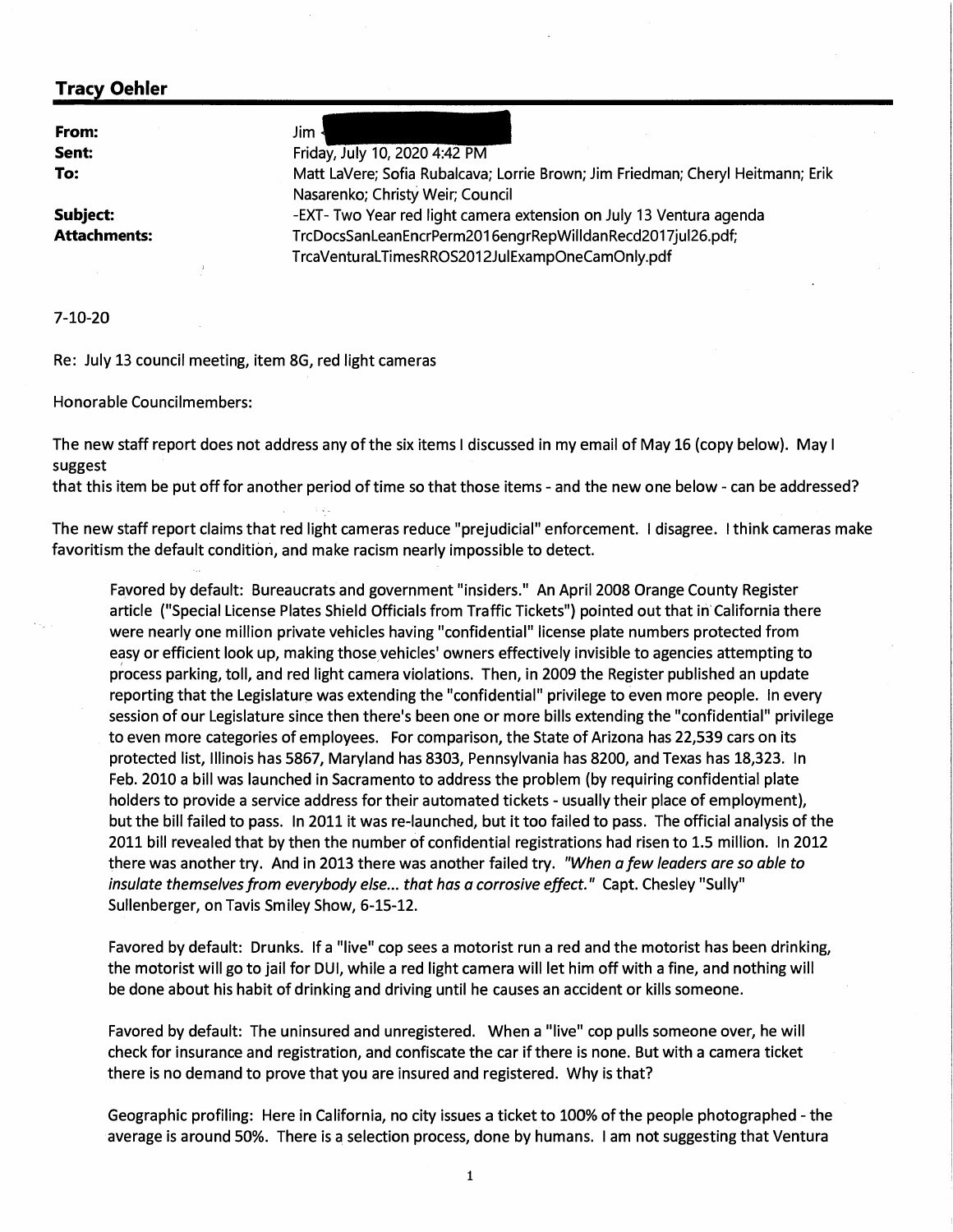profiles, but the City's statistics demonstrate the potential to do so. For example: In 2019 Ventura's cameras photographed 15,799 cars but issued only 9844 tickets. We would hope that the police personnel doing the selection would throw out only the tickets where the photos are too blurry, but what is to stop them from giving a free pass to the mayor and the "locals," people who live (and vote) in town?

"Locals" have a further advantage - they know where the cameras are.

The new staff report does at last admit that the cameras are being used for 24x7 surveillance.

Sincerely,

Jim Lissner

-------- Previous Messages ------

**Subject:Two** Year camera extension on May 18 Ventura agenda

m>

**Date:Sat,** 16 May 2020 20:35:20 -0700

#### **Reply-To:**

**From:Jim** 

To:mlavere@cityofventura.ca.gov, srubalcava@cityofventura.ca.gov, lbrown@cityofventura.ca.gov, jfriedman@cityofventura.ca.gov, cheitmann@cityofventura.ca.gov, enasarenko@cityofventura.ca.gov, cweir@cityofventura.ca.gov, council@cityofventura.ca.gov

5-16-20

Re: May 18 council meeting, item 8H, red light cameras

Honorable Councilmembers:

Even though two councilmembers are brand new to the camera issue and one councilmember has been away from it for 16 years, the staff report does not disclose or discuss the following.

1. During the last 12 months four California cities have shut their programs. Menlo Park, San Mateo, West

Hollywood, and Encinitas. 3/4 of the California cities that once had cameras, no longer do.

2. Redflex' president went to federal prison for bribing municipal officials.

3. By any standard the accident stats in the current report look weak and cherry picked, but they are just

the latest in a series, starting with the deceptive stats that the police provided to the council in 2015 and 2018 - see my 2018 email, below. If you want stats that you can trust, do as San Leandro did and have a thoroughly independent professional engineer do a report. A copy of the San Leandro report is attached.

4. Even though 2/3 of Ventura's camera tickets are now for left turns the staff report does not discuss the effect

of the longer left turn yellows that will come from a March 2020 ITE decision. Staff also does not explain why the

proportion of left turns has more than doubled since 2015, when it was 32% of Ventura's camera tickets.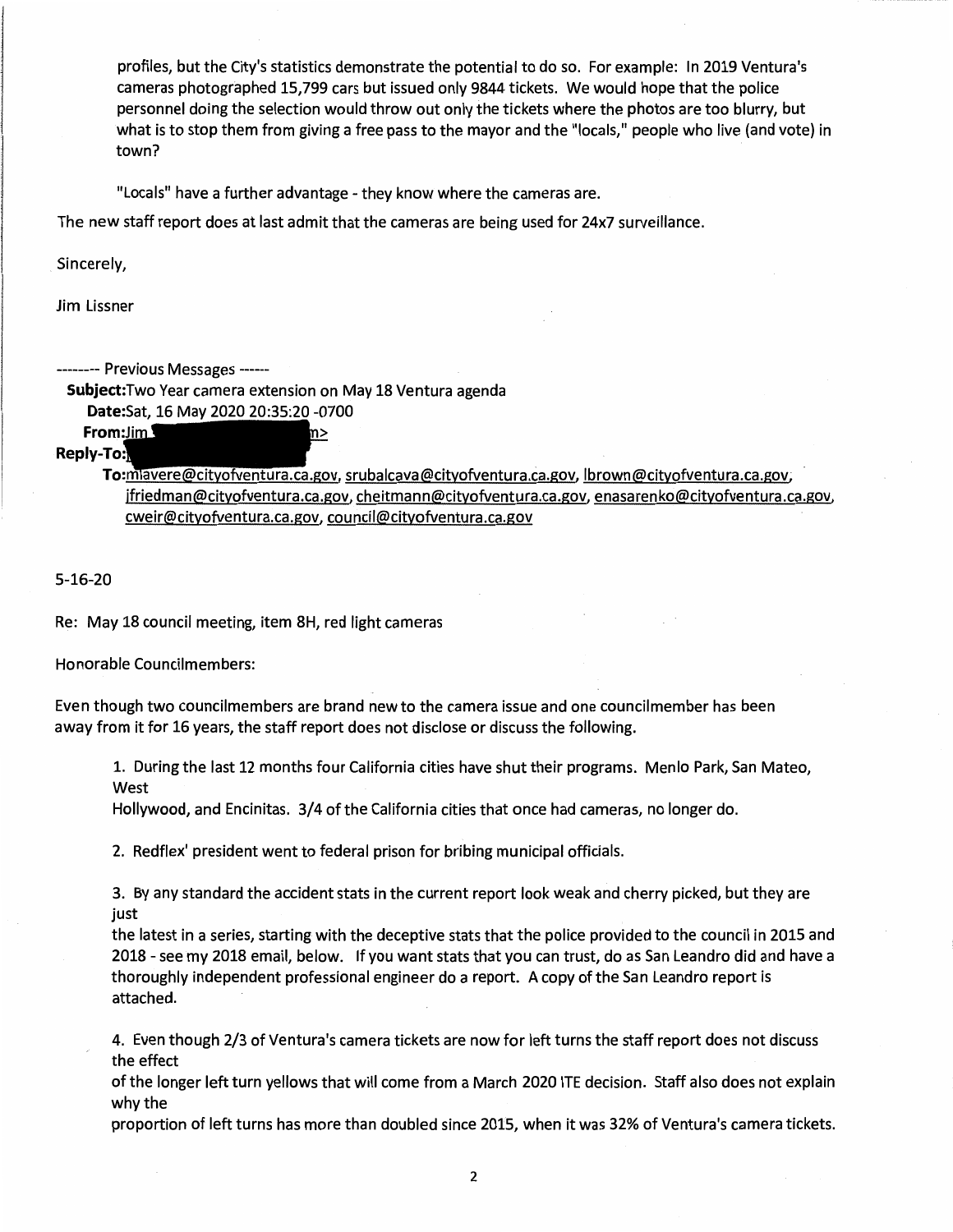5. I hear councilmembers lament

about the size of the fine but then state that their city has no control over the amount of the fine - that it's

set in stone by the Legislature. I want to point out that at least for rolling rights a city CAN reduce the fine. Right now most cities write up their right turn tickets under CVC 21453(a) which carries a fine of \$500, even though they have the option to do as the City of LA did before it closed its camera program; LA cited right turns under CVC 21453(b) which has a much lower "base fine" (\$35 vs. \$100), resulting in a total fine of about \$240.

6. Staff has not offered you current copies of the "RROS" (Redflex Redlight Offender Statistics) report, which displays, graphically and on a lane-by-lane basis, the egregiousness

of the violations. I believe that a comparison of some 2019 pre-pandemic RROS to some covering last month

would provide some insight useful to both the council and to the City's traffic engineers. I have asked, repeatedly, for a current copy, but staff claims they cannot run the report anymore, even though Redflex

continues to provide RROS to more than a dozen of its other customers in California. I am attaching the latest Ventura example I have, which is from 2012; to keep the file size down, I have limited the example to the

pages for just one camera.

I would like to suggest that this decision be put off for 60 days so that the council can be provided with responses to the issues above.

Regards,

Jim Lissner

----- Forwarded Message --------

**Subject:For** May 7 meeting, red light cameras, item 4, Ventura City Council Date:Sun, 6 May 2018 23:38:21 -0700

a.com>

**From:Jim Reply-J.** 

> To computer cityofventura.ca.gov, mike.tracy@cityofventura.ca.gov, enasarenko@cityofventura.ca.gov, cheitmann@cityofventura.ca.gov, cmorehouse@cityofventura.ca.gov, jmonahan@cityofventura.ca.gov, cweir@cityofventura.ca.gov, nandrews@cityofventura.ca.gov, mlavere@cityofventura.ca.gov

5-6-18

Re: May 7 council meeting, item 4, red light cameras

Honorable Councilmembers:

On page two of the [2018] staff report is a graph depicting a huge decrease in collisions, supposedly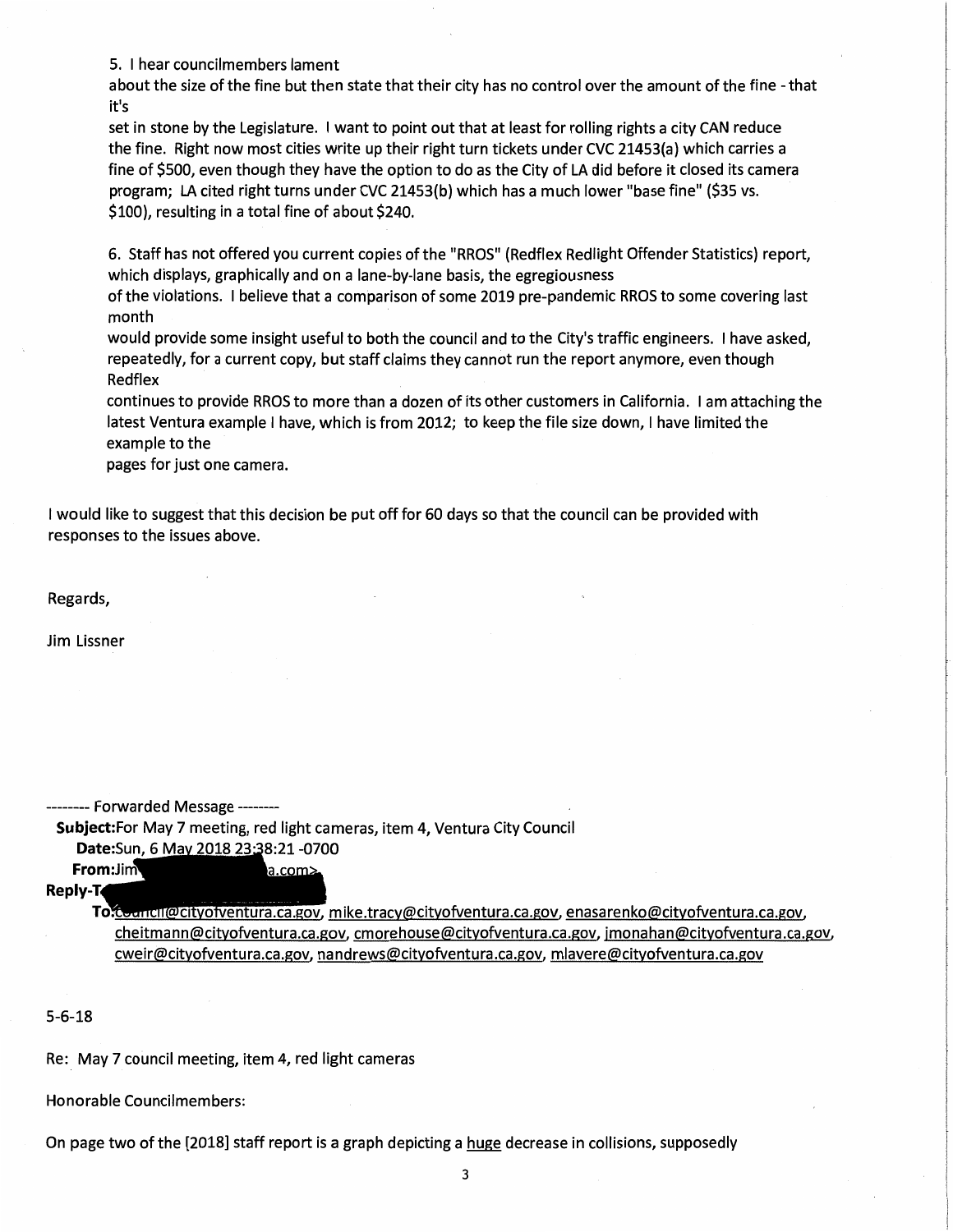#### brought about by the installation of the red light cameras.



Three years ago staff submitted the same information to you, but in a table. (The image below is from the staff report for the 3-30-15 council meeting.)

| <b>Year</b> | Red light<br>collisions | % Change from<br>2000 CATSS Launch |
|-------------|-------------------------|------------------------------------|
| 1998        | 124                     |                                    |
| 1999        | 128                     |                                    |
| 2000        | 132                     |                                    |
| 2001        | 107                     | 19%                                |
| 2002        | <b>115</b>              | 13%                                |
| 2003        | 100                     | 24%                                |
| 2004        | 101                     | 23%                                |
| 2005        | 93                      | 30%                                |
| 2006        | 92                      | 30%                                |
| 2007        | 45                      | 66%                                |
| 2008        | 41                      | 69%                                |
| 2009        | 40                      | 70%                                |
| 2010        | 39                      | 70%                                |
| 2011        | 34                      | 74%                                |
| 2012        | 38                      | 71%                                |
| 2013        | 36                      | 73%                                |
| 2014        | 34                      | 75%                                |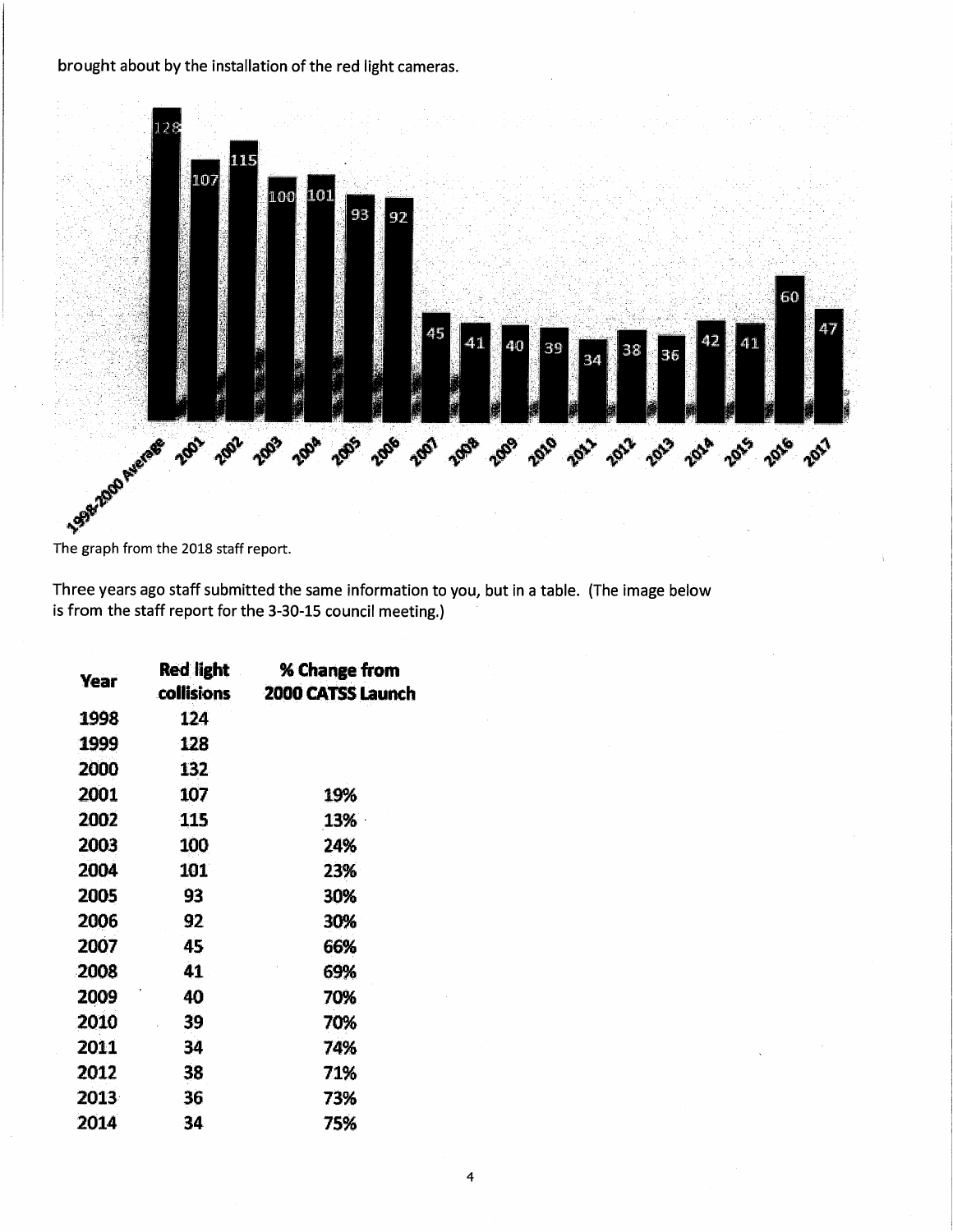That 2015 table showed a remarkable drop after 2006, which prompted a councilmember to inquire about it. Staff's reply (at 3:20:20 in the 3-30-15 video) was:

"The way the police department reports collisions now is vastly different than we did when we started this program. Now we only report - correct me *if* I'm wrong - now we only report injury or major property damage collisions. That's different. Our total collision numbers are down quite a bit because the reporting is different."

With all due respect to City staff, any statistical analysis should be done by a professional with credentials in the field of statistics, one who is free of other ties or contracts with the City.

It is also noticeable that over the years there hasn't been the decline in running and ticketing that is supposed to happen in the presence of heavy enforcement. Instead, there has been a noticeable increase. Here are Ventura's annual totals of tickets, from the highwayrobbery [dot] net website except where noted. [2017 and later totals were added on 5-16-20.]

| 2001: 3338                                                                                             |  |  |  |
|--------------------------------------------------------------------------------------------------------|--|--|--|
| 2002: 6814                                                                                             |  |  |  |
| 2003: 5576                                                                                             |  |  |  |
| 2004: 4966                                                                                             |  |  |  |
| 2005: 4606                                                                                             |  |  |  |
| 2006: 4360                                                                                             |  |  |  |
| 2007: 4729                                                                                             |  |  |  |
| 2008: 7375                                                                                             |  |  |  |
| 2009: 5500                                                                                             |  |  |  |
| 2010: 4394                                                                                             |  |  |  |
| 2011: 4678                                                                                             |  |  |  |
| 2012: 4322                                                                                             |  |  |  |
| 2013: 5347                                                                                             |  |  |  |
| 2014: 6274                                                                                             |  |  |  |
| 2015: 6882                                                                                             |  |  |  |
| 2016: 8735                                                                                             |  |  |  |
| 2017: 8553 [9604 is total of 12 months of CMRs, not available to me until Aug. 2018, now online at the |  |  |  |
| highwayrobbery [dot] net website]                                                                      |  |  |  |
| FY 2016-2017, per staff report, page 2: 9191                                                           |  |  |  |
| [2018: 12200 is total of 12 months of CMRs]                                                            |  |  |  |
| $[2019: 9844$ is from annual CMR]                                                                      |  |  |  |

Is the increase an attempt to avoid the low-ticketing penalty - like a quota - built into the contract you signed in 20157

If you decide to stay a decision on the proposed two year extension, would you please publish the new staff report well ahead of time so that I and other members of the public can have more than a weekend to examine the statistics and comment? '

Regards,

Jim Lissner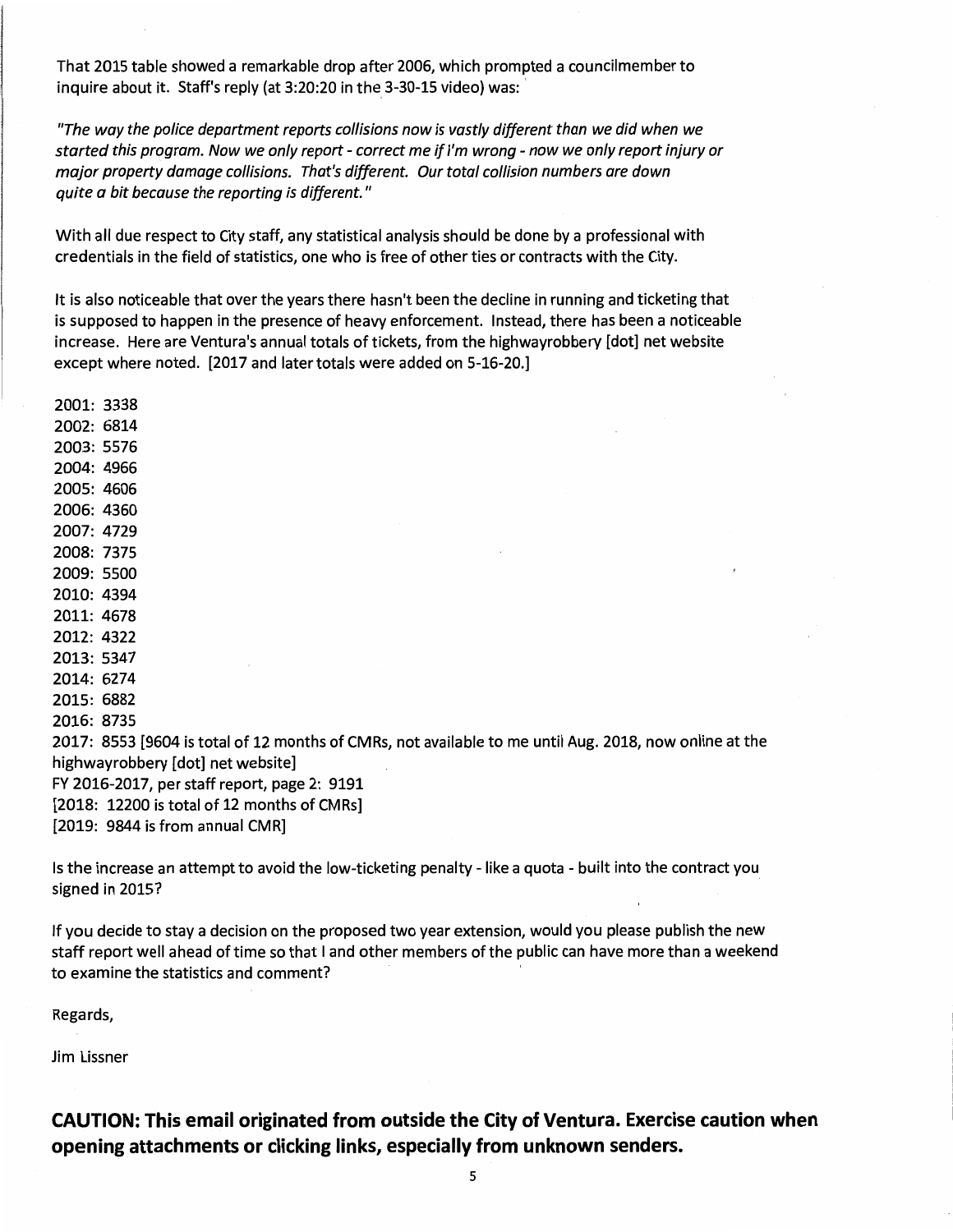#### **Redflex Redlight Offender Statistics**

Ventura

CONTRACT: DATE FROM: 01-Jul-2012 LOCATION: DATE TO:

VE-CATH-01 California St and Thompson Blvd 31-Jul-2012





LANE<sub>2</sub>









© Redflex Traffic Systems, Inc.







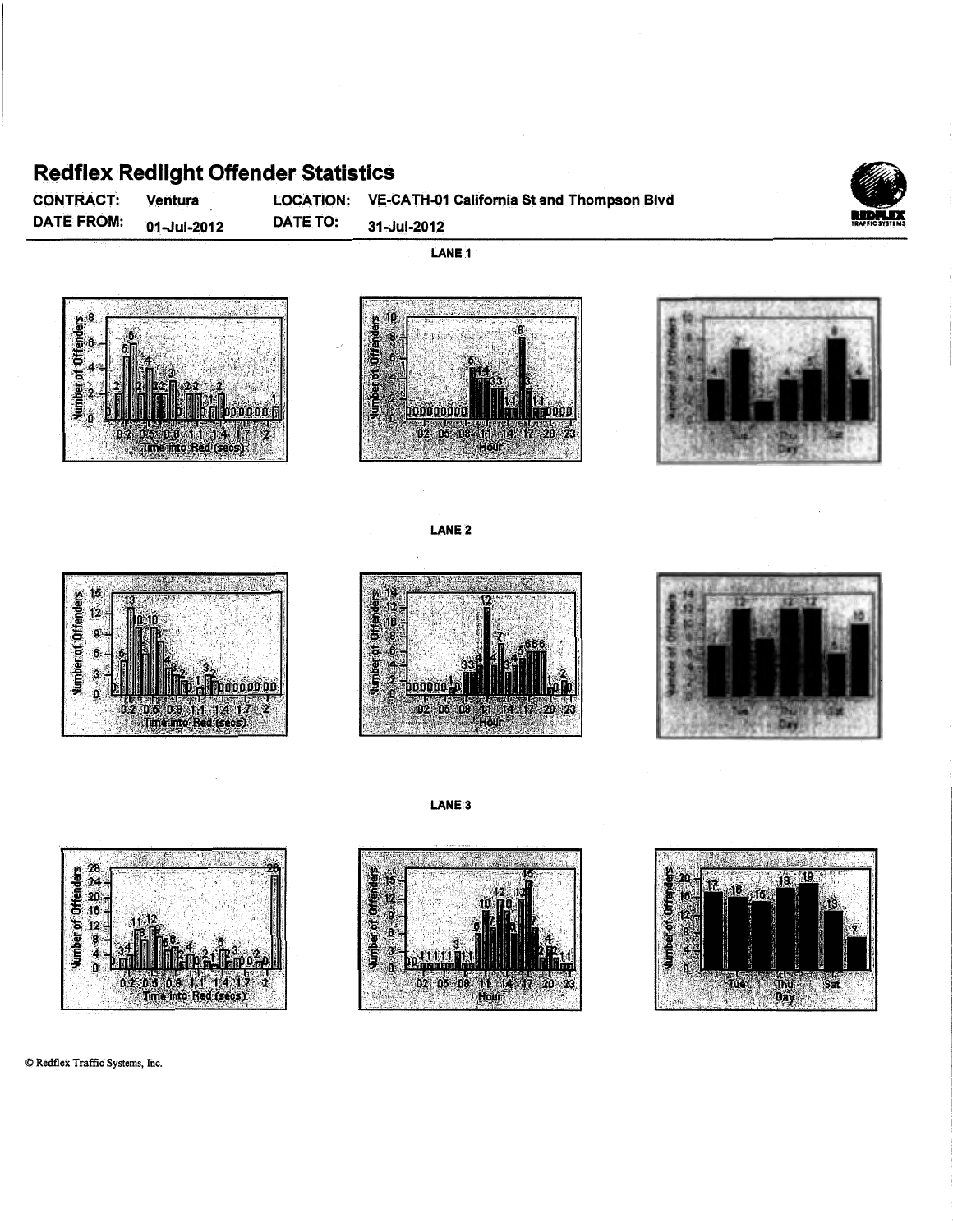#### Redflex: Redlight Offender Statistics

CONTRACT: Ventura LOCATION: VE-CATH-01 California St and Thompson Blvd **Redflex Redlight Offender Statistics**<br>
CONTRACT: Ventura LOCATION: VE-CATH-01 California St and Thompson Blvd<br>
DATE FROM: 01-Jul-2012 DATE TO: 31-Jul-2012

**LANE4** 









#### LANE TOTAL







© Redflex Traffic Systems, Inc.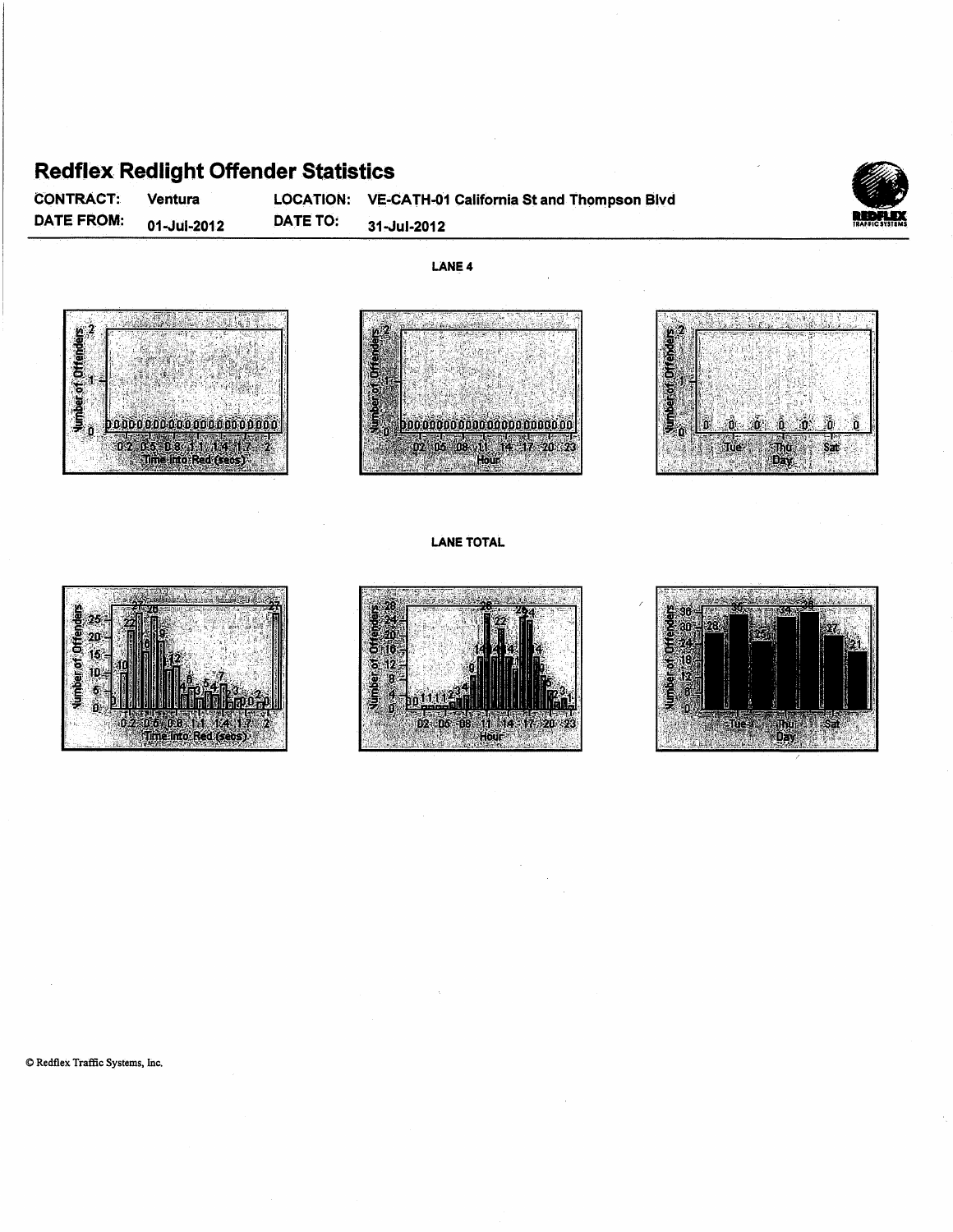#### **Anita Mair**

**From: Sent:**  Cc: Council

Marilyn Kellar<br>Friday, July 10, 2020 10:26 AM **To:** Matt LaVere **Subject:** -EXT- Red Light Cameras

Mayor Lavere and Council Members,

#### **PLEASE vote to have the red light cameras removed!!!**

At the very least, please postpone a decision until there can be more public input.

I'm a life-long Venturan. I took a 9,000 cross country road trip 4 years ago, and didn't see ANY of those "hostile" red light cameras anywhere else on my trip!

There should be a public hearing, with full disclosure on where ALL the profits go, made from people who get "caught" by a red light camera.

I've seen the cameras set to only let 1 car go on green, then comes yellow, then red. EVEN at the corner of Victoria and Telephone, at peak, after work traffic hour. I've seen the cameras set to only let 1 car go on gr<br>Telephone, at peak, after work traffic hour.<br>Sincerely,<br>Marilyn Kellar<br>Ventura, CA 93003-3123

Sincerely,

#### , Marilyn Kellar

Ventura, CA 93003-3123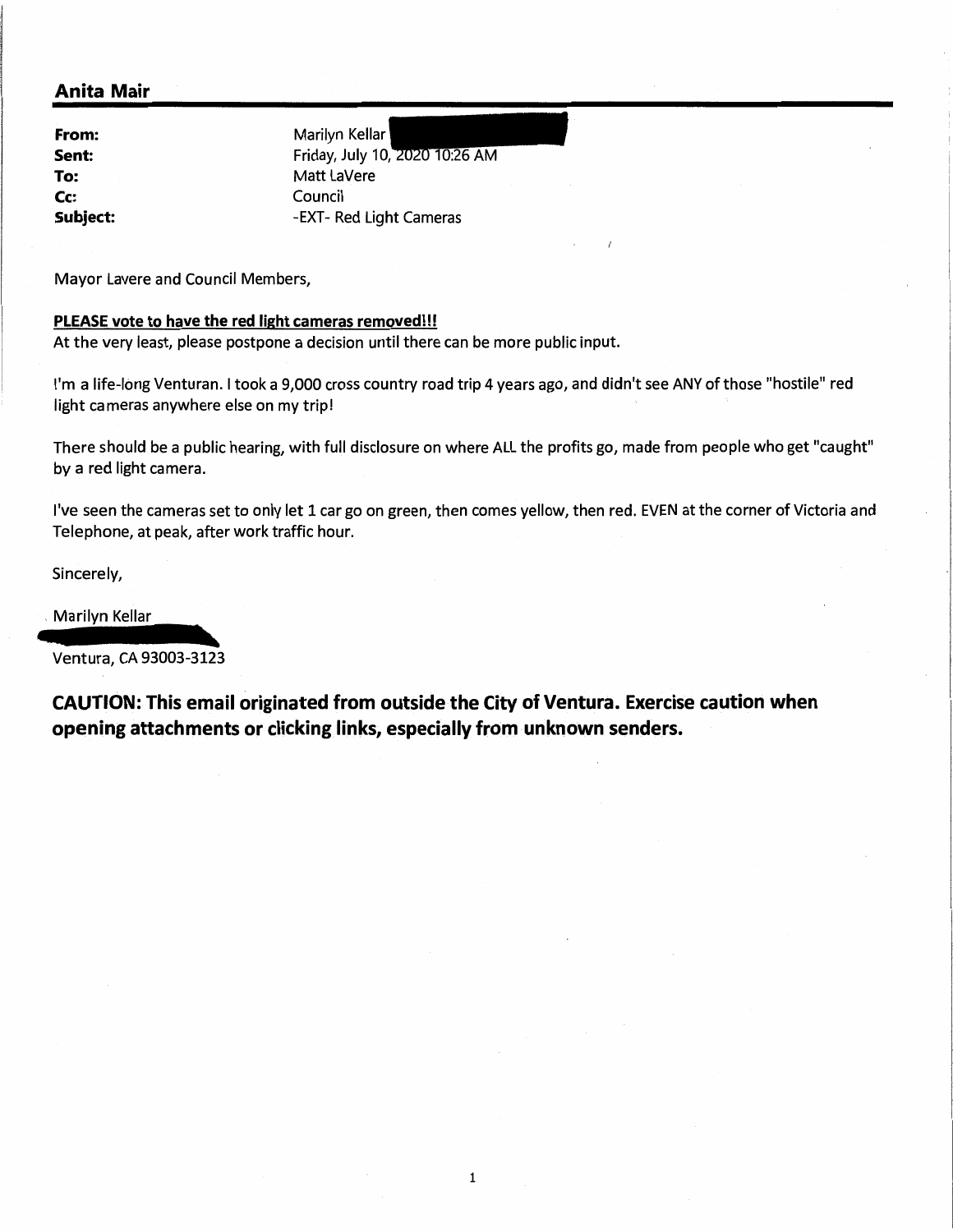#### **Anita Mair**

**From: Sent: To:** 

Friday, July 10, 2020 4:57 PM Matt Lavere; Sofia Rubalcava; Lorrie Brown; Jim Friedman; Cheryl Heitmann; Erik Nasarenko; Christy Weir; Council -EXT- No Red Light Cameras

**Subject:** 

I am licensed professional engineer. I am expert in traffic signal timing.

CalTrans mistimes the yellow signal light at every intersection in California. You read that right. Every intersection. The math equation CalTrans uses to compute the duration of the yellow is incorrect. CalTrans uses a bad math equation from the Institute of Transportation Engineers (ITE). On March 2, 2020, ITE confessed that its equation is wrong-that its equation makes everyone run red lights and crash and been doing so for over 50 years. ITE replaced its flawed equation with the correct one that increases the yellow by several seconds. The new practice demands that all timing also incorporate a tolerance. California uses a tolerance (red-light camera delay) of about 0.3 seconds. The actual tolerance, however is 10x longer-about 3.0 seconds. Ventura is literally ticketing people for driving within the engineering tolerance of the yellow light calculation.

Your traffic engineers, as well as the red-light camera companies, are violating California Engineering Practice Act Section 6701. Your engineers *do not know the physical and mathematical sciences.* Instead they misapply the physical and mathematical sciences by using a flawed equation and insufficient tolerance--both which harm the public-even to killing the public. Getting the math wrong, for a professional engineer, is literally a crime.

I suggest you confront your traffic engineers immediately. I recommend that you shut down your program.

You have been officially notified.

.<br>*Brian Peccarelli*, P.E.

Principal Engineer Talus Software, PLLC http://talussoftware.com

Apex, NC 27539

**CAUTION: This email originated from outside the City of Ventura. Exercise caution when opening attachments or clicking links, especially from unknown senders.** 

1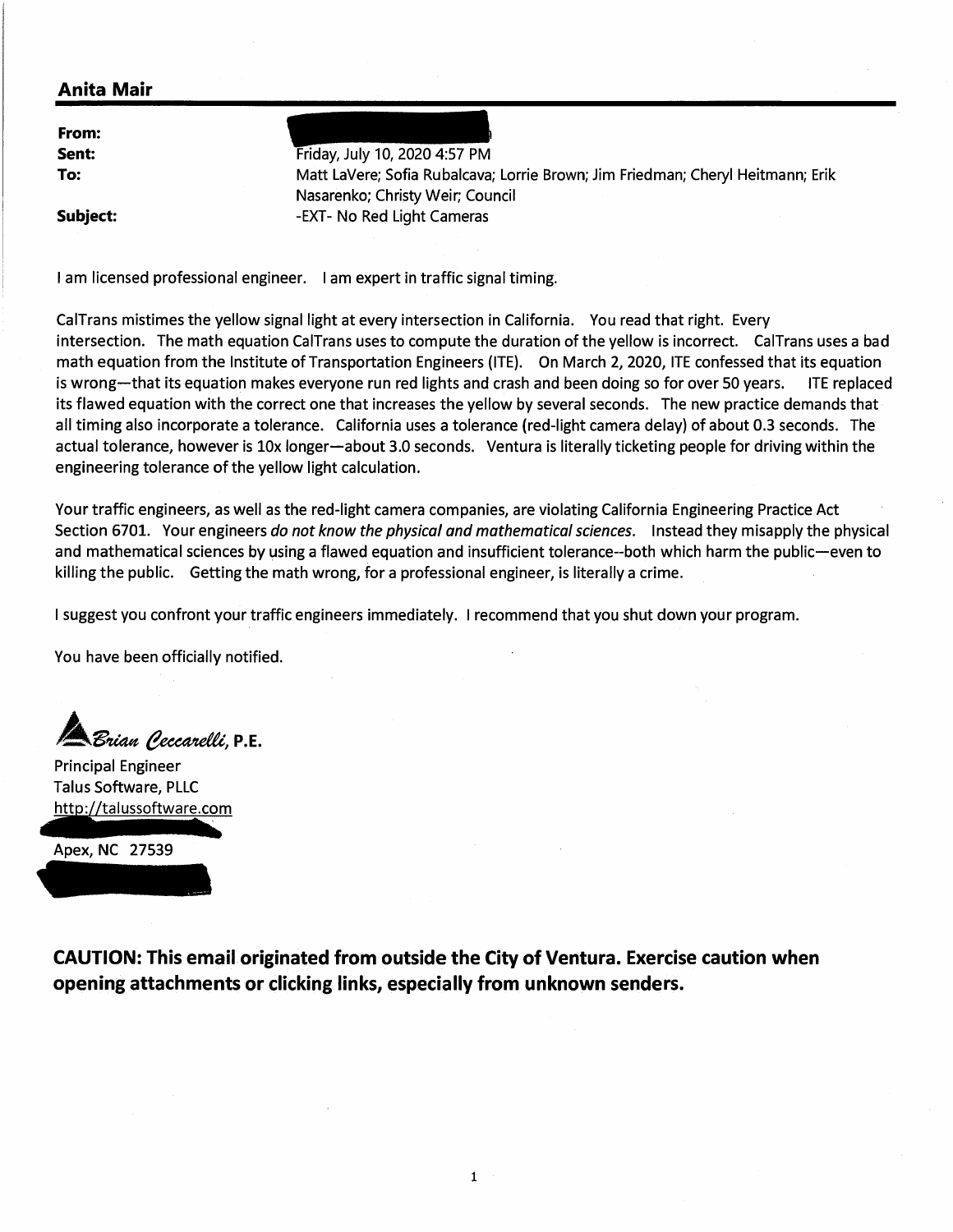**From: Sent: To: Subject:**  noreply@cityofventura.ca.gov Sunday, July 12, 2020 11:43 AM City Clerk -EXT- Online Form Submittal: Electronic Agenda/Public Comment Form

#### **Electronic Agenda/Public Comment Form**

#### Disclosure:

Providing your name and contact information is optional to participate in a Public Meeting, however by providing, it will allow staff to follow-up with you on your item. You may only submit one comment form per agenda item.

#### Submission Deadlines:

Submit by hour listed below on Meeting Date OR before Agenda Item Concludes during a Live Meeting to be considered part of the record. City Council  $-$  by 4 pm on Meeting Date / Water Commission - by 3 pm on Meeting Date / Administrative Hearings by 2 pm on Meeting Date *I* Design Review Committee by 4 pm on Meeting Date / Historic Preservation Committee by 2 pm on Meeting Date / Planning Commission by 4 pm on Meeting Date *I* Parks and Recreation Commission by 1 pm on Meeting Date *I* Downtown Parking Advisory Committee by 1 pm on Meeting Date *I* Economic Development Strategy Committee (Council Committee) by Noon on Meeting Date *I* Finance, Audit and Budget Council Committee Meetings by 2 p.m. on Meeting Date *I* Safe, Clean and Homeless Committee by 2 pm on Meeting Date *I* Public Input on the Father Serra Statue select City Council for the Legislative Body when completing this form

| Name                                   | Matt Bromund                                                                                                                                                                                                                                              |
|----------------------------------------|-----------------------------------------------------------------------------------------------------------------------------------------------------------------------------------------------------------------------------------------------------------|
| Neiro<br><b>Address</b>                | Ventura, CA 93003                                                                                                                                                                                                                                         |
| <b>Phone Number</b>                    |                                                                                                                                                                                                                                                           |
| <b>Email Address</b>                   |                                                                                                                                                                                                                                                           |
| Name of legislative body               | A.<br>City Council                                                                                                                                                                                                                                        |
| <b>Meeting Date</b>                    | 7/13/2020                                                                                                                                                                                                                                                 |
| Select a Topic:                        | Agenda Item Number/Topic                                                                                                                                                                                                                                  |
| Agenda Item Number/Topic<br>(if known) | <b>Extension of the Automated Traffic Enforcement System</b>                                                                                                                                                                                              |
| <b>Written Comments</b>                | I am a criminal defense attorney who's been fighting, and<br>beating, the City, on these tickets since the beginning. Never<br>has the City actually looked to see the true effect of this<br>system. It has never considered how heavy the burden on our |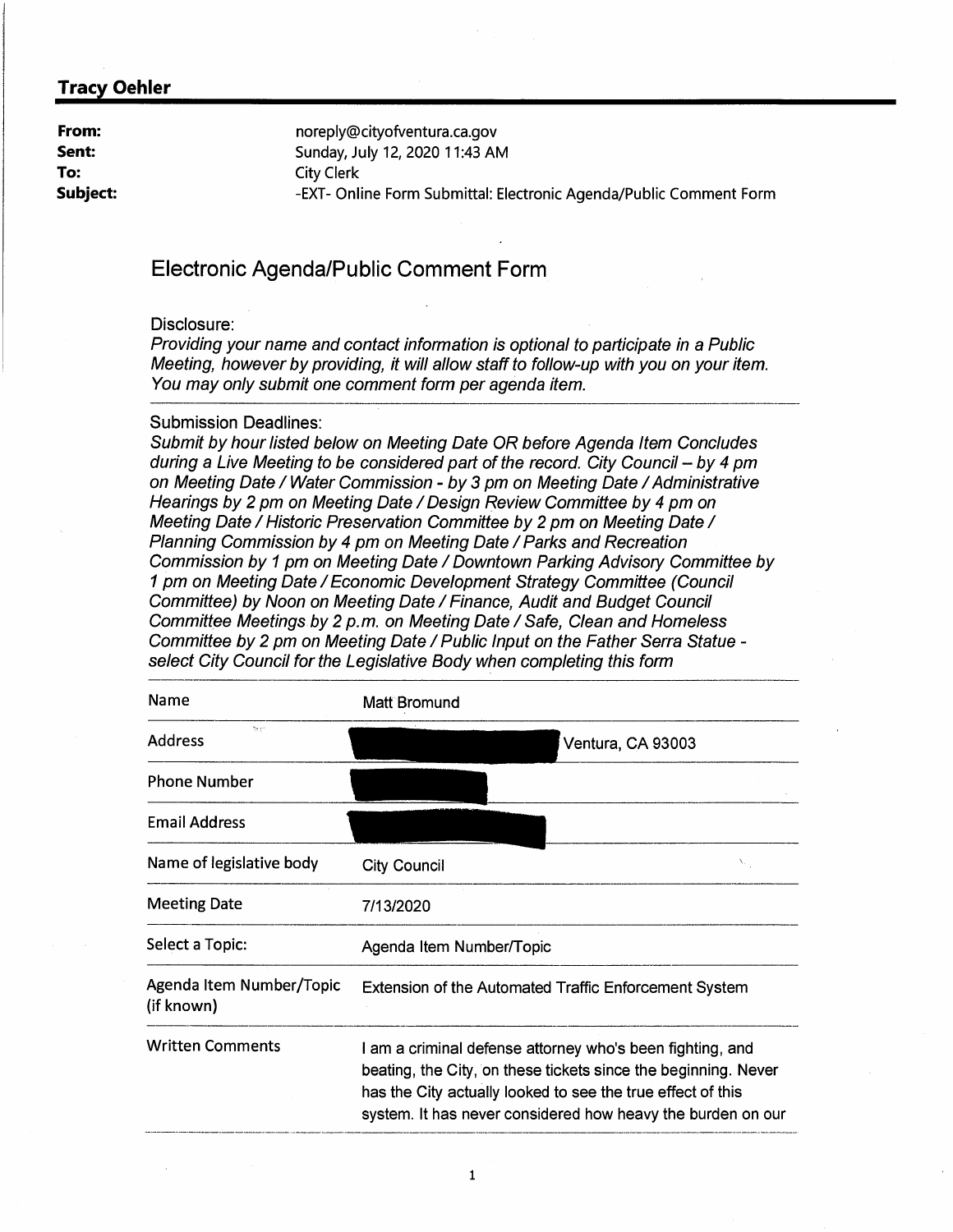citizens this system is. The fine for the citation as written now is more than many spend on groceries in a month. The burden falls overwhelmingly on our citizens, a fact that is ignored by Staff, and it is clear to see from the intersections that receive the most citations and the violations that produce them. 80% are for turn violations, which, studies and common sense show, are done most often by people familiar with the intersection and who engage in a 'rolling stop' or who push ahead on a yellow because they know the delay at the intersection well. Unreported by Staff is the average amount of time elapsed in violation; my own practice defending these cases, with more than 500 defenses, is that the median violation time is .03 of a second.

Upload Files

Field not completed.

Email not displaying correctly? View it in your browser.

**CAUTION: This email originated from outside the City of Ventura. Exercise caution when opening attachments or clicking links, especially from unknown senders.** 

 $\overline{\phantom{a}}$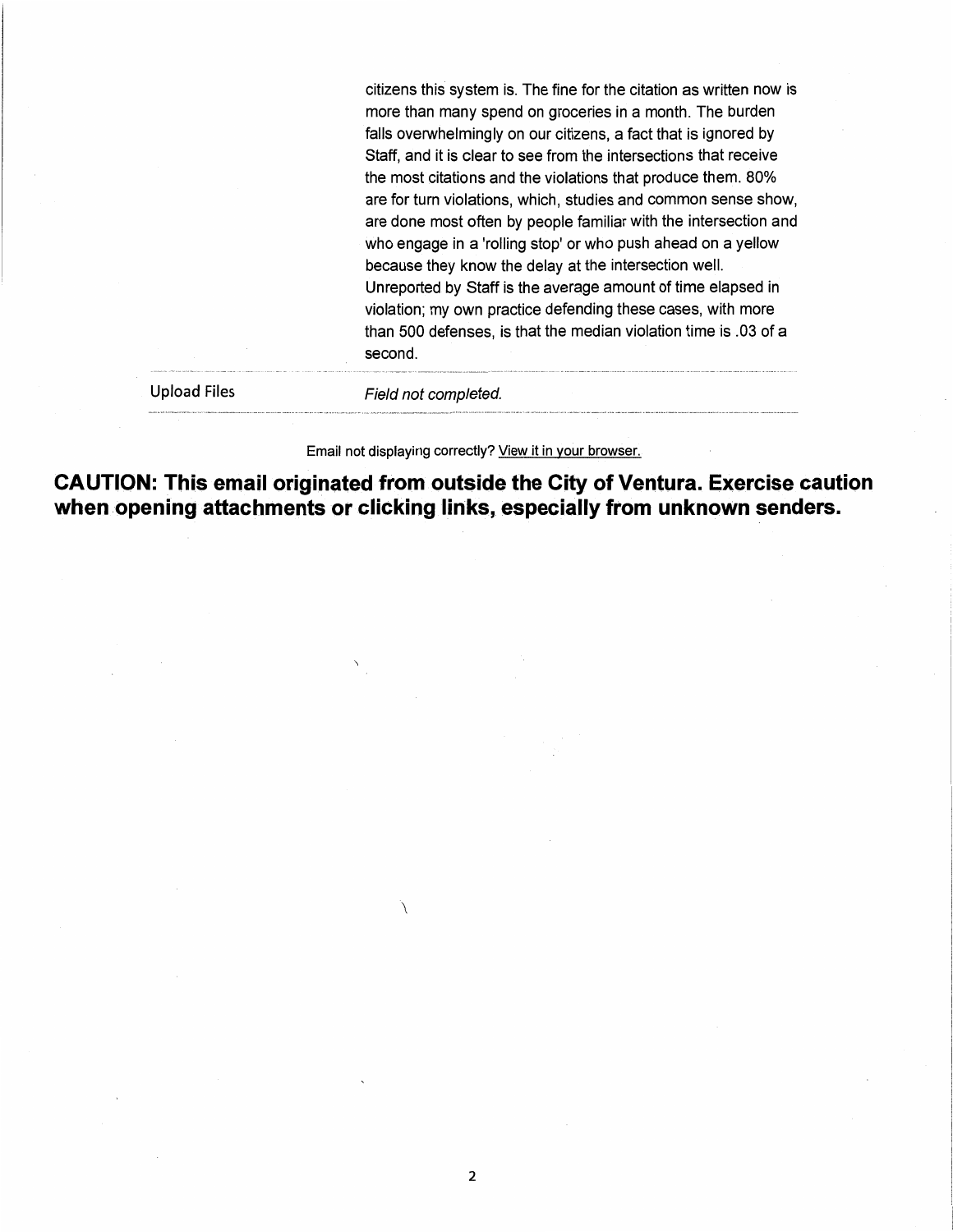## CITY Of VENTURA COUNCIL ~

# **Supplemental Information Packet**

**Public Communications and Agenda Related Items Received by 4:00 p.m., July 13, 2020.** 

**Meeting of July 13, 2020** 

#### **Supplemental Information:**

Any agenda related public documents received and distributed to a majority of the City Council after the Agenda Packet is printed are included in Supplemental Packets. Supplemental Packets are produced as needed. The Supplemental Packet is available in the City Clerk's Office, 501 Poli Street, Room 204, Ventura, during normal business hours as well as on the City's Website - www.cityofventura.ca.gov https://www.cityofventura.ca.gov/1236/City-Council-Public-Hearinq-NoticesSuppl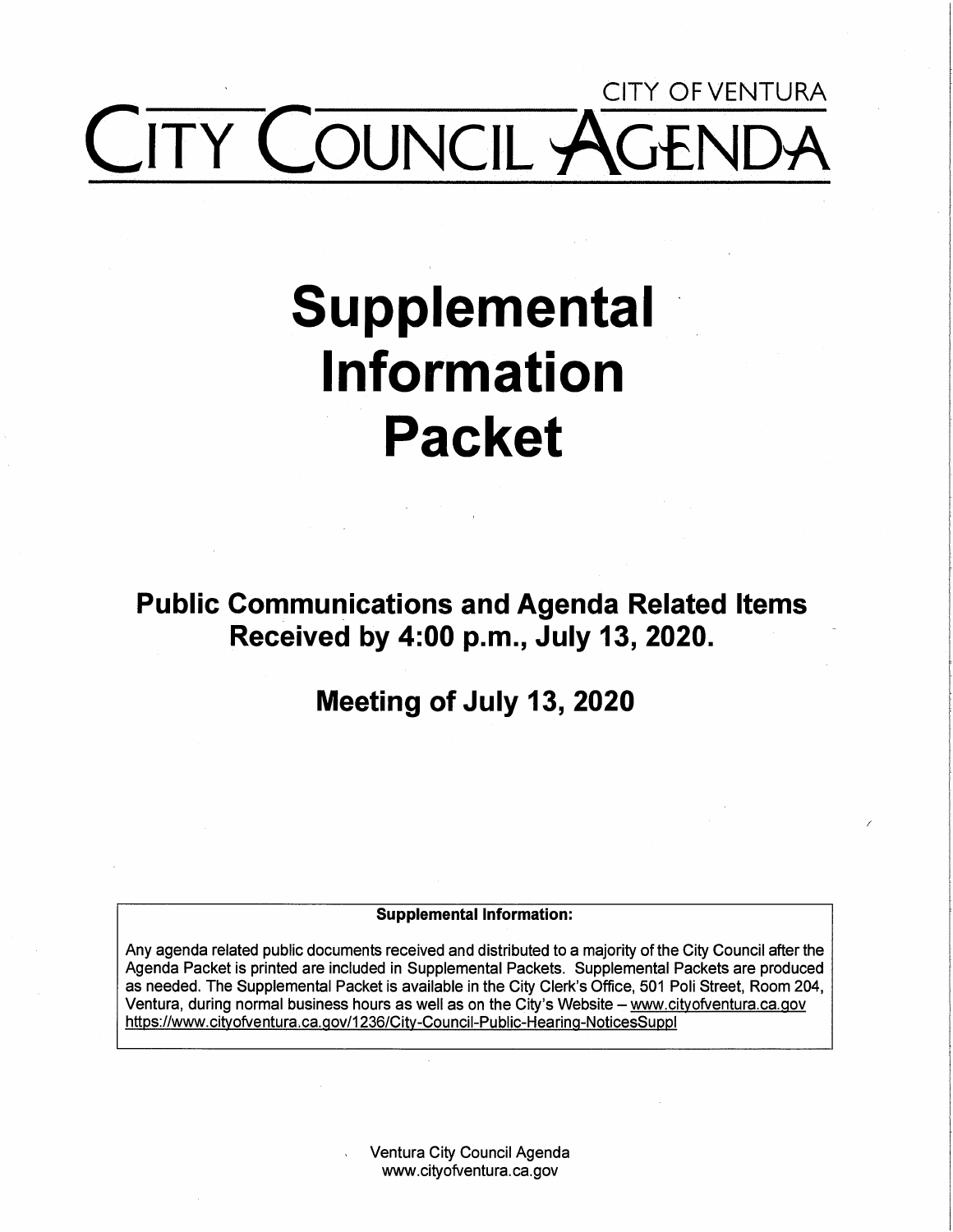### **AGENDA** ITEM 8G Approve Second Extension - Redflex Traffic Systems Agreement